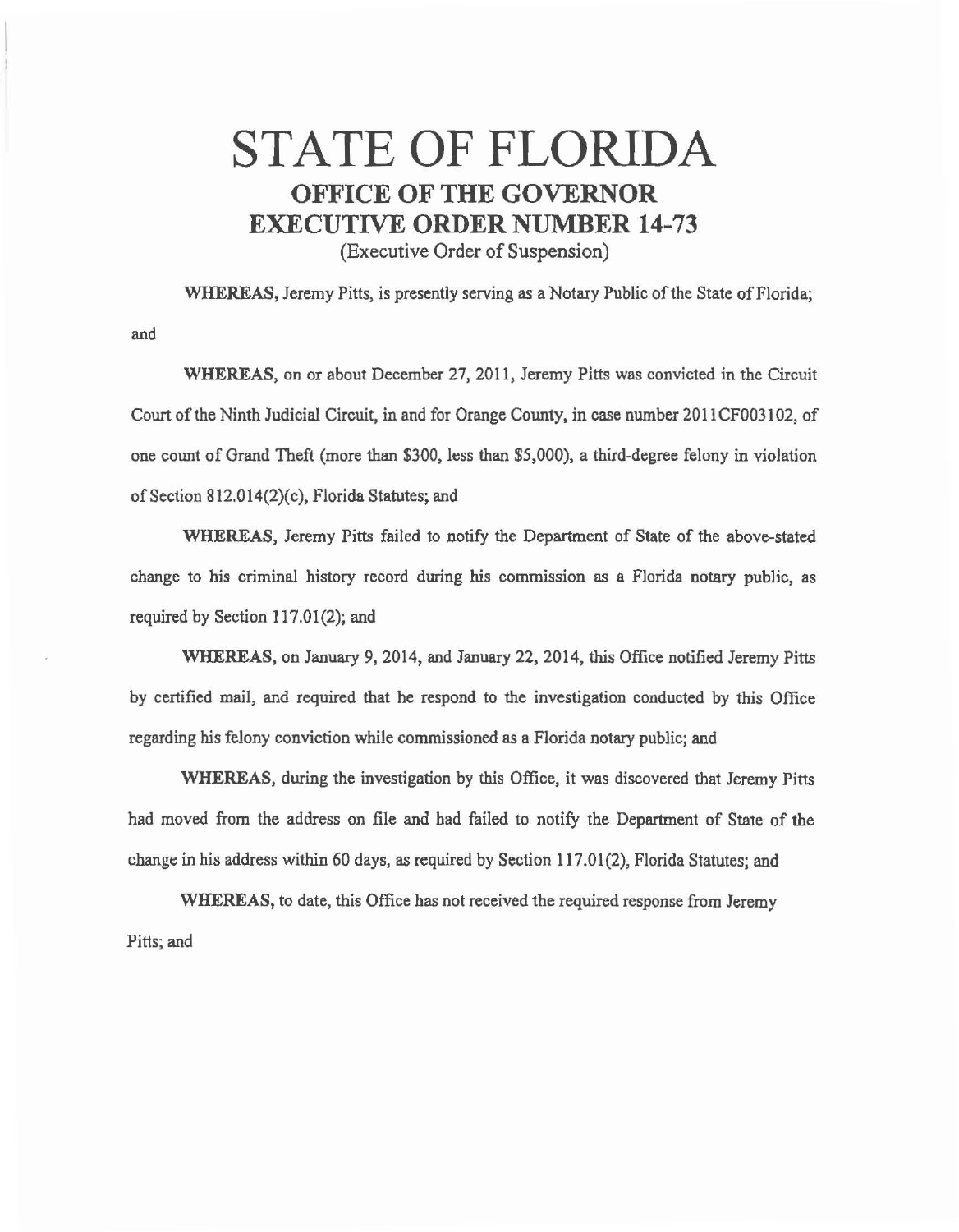WHEREAS, the Governor is authorized by Article IV, Section 7 of the Florida Constitution to suspend from office by executive order an appointed public official for the commission of a felony; and

WHEREAS, it is in the best interests of the citizens of the State of Florida that Jeremy Pitts be immediately suspended from the public office, which he now holds, upon the grounds set forth in this Executive Order;

NOW, THEREFORE, I, RICK SCOTT, Governor of Florida, pursuant to Article IV, Section 7 of the Florida Constitution and Section 117.01 (4), Florida Statutes, find and state as follows:

- A. Jeremy Pitts is a duly appointed Notary Public of the State of Florida, pursuant to Section 117.01, Florida Statutes.
- B. Jeremy Pitts is commissioned as a Florida notary public from May 13, 2011, through May 12, 2015.
- C. Jeremy Pitts was convicted of a felony in Orange County in 2011, while commissioned as a Florida notary public.
- D. Jeremy Pitts failed to notify the Department of State of the change to his criminal history record following the felony conviction in Orange County in 2011, as required by Section 117.01(2), Florida Statutes.
- E. Jeremy Pitts failed to notify the Department of State within 60 days of his change of address, in violation of Section 117.01 (2), Florida Statutes.
- F. Jeremy Pitts refused to cooperate or respond to an investigation of notary misconduct by the Executive Office of the Governor, as required by Section 117.01(4)(c), Florida Statutes.